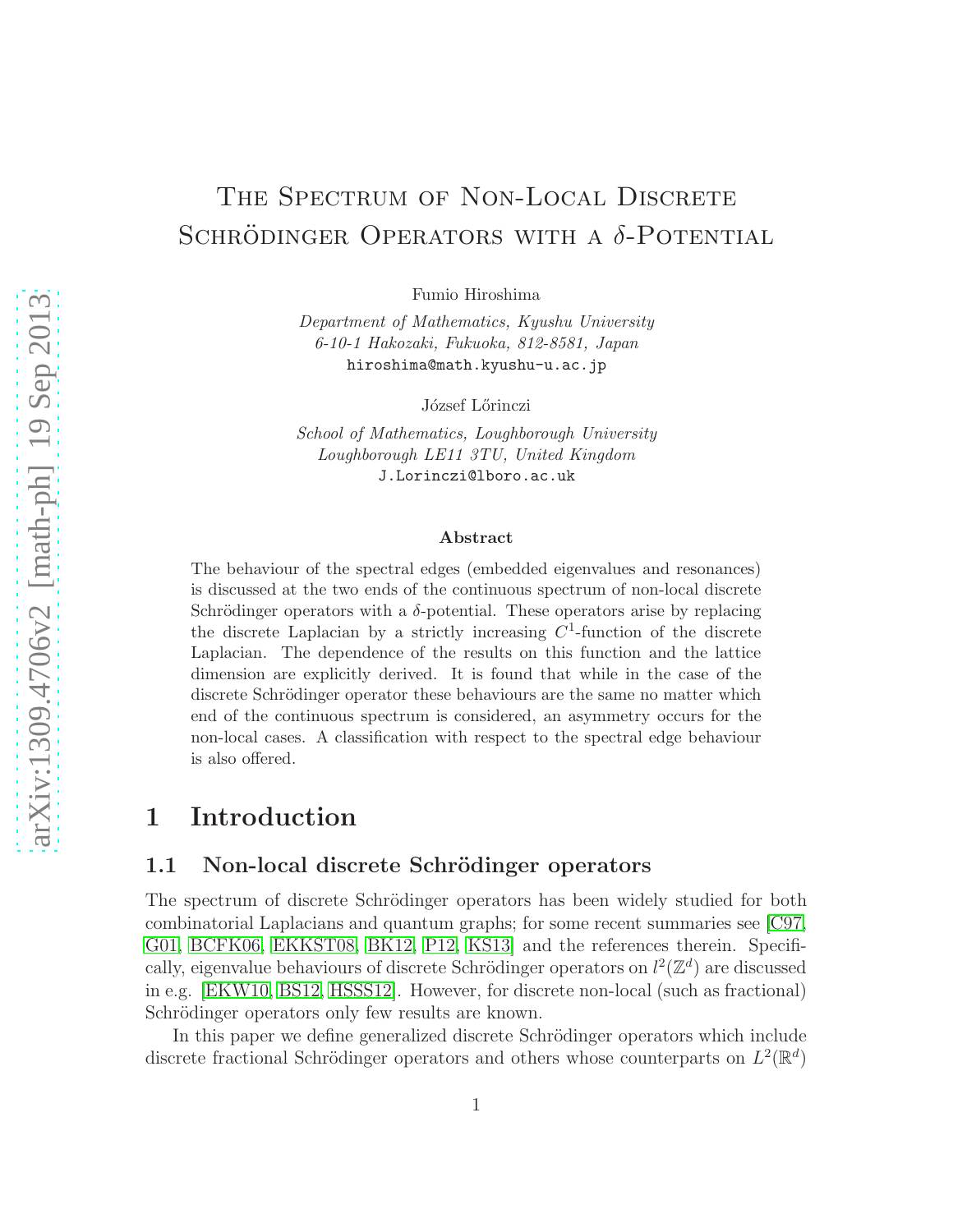are currently much studied [\[BB00,](#page-11-10) [BB09,](#page-11-11) [LM12,](#page-11-12) [K13\]](#page-11-13). In [\[HIL12\]](#page-11-14) we have introduced a class of generalized Schrödinger operators whose kinetic term is given by so called Bernstein functions of the Laplacian. These operators are non-local and via a Feynman-Kac representation generate subordinate Brownian motion killed at a rate given by the potential. Their discrete counterparts studied in this paper also have a probabilistic interpretation in that they generate continuous time random walks with jumps on  $\mathbb{Z}^d$ .

In the present paper we consider a class of Schrödinger operators obtained as a strictly increasing  $C^1$ -function of the discrete Laplacian and a  $\delta$ -potential. This includes, in particular, Bernstein functions (see below) of the discrete Laplacian. In the presence of a  $\delta$ -potential the above probabilistic picture then describes free motion with a "bump" which can be interpreted as an impurity in space. Our aim here is to investigate the spectrum of such operators, specifically, embedded eigenvalues and resonances at the edges of the continuous spectrum.

Let  $d \geq 1$  and L be the standard discrete Laplacian on  $l^2(\mathbb{Z}^d)$  defined by

$$
L\psi(x) = \frac{1}{2d} \sum_{|x=y|=1} (\psi(y) - \psi(x)).
$$

Also, let  $V(x) = v\delta_{x,0}$  be  $\delta$ -potential with mass v concentrated on  $x = 0$ , i.e.,  $V\psi(x) = 0$  for  $x \neq 0$  and  $V\psi(x) = v\psi(x)$ . Then the operator

$$
h = L + v\delta_{x,0}, \quad v \in \mathbb{R}
$$
\n
$$
(1.1)
$$

is the discrete Schrödinger operator with  $\delta$ -potential. In order to define a nonlocal version of h, we use Fourier transform on  $l^2(\mathbb{Z}^d)$ . Let  $\mathbb{T}^d = [-\pi, \pi]^d$  be the d-dimensional torus, and set

$$
\mathcal{H} = L^2(\mathbb{T}^d). \tag{1.2}
$$

The Fourier transform  $\mathscr{F}: l^2(\mathbb{Z}^d) \to \mathscr{H}$  is then defined by  $\mathscr{F}\psi(\theta) = \sum_{n \in \mathbb{Z}^d} \psi(n) e^{-in \cdot \theta}$ for  $\theta = (\theta_1, \ldots, \theta_d) \in \mathbb{T}^d$ . Then the discrete Laplacian L transforms as

$$
\mathscr{F} \mathcal{L} \mathcal{F}^{-1} = \frac{1}{d} \sum_{j=1}^{d} (\cos \theta_j + 1),
$$

i.e., the right hand side above is a multiplication operator on  $\mathcal{H}$ . In this paper we use a non-local discrete Laplacian  $\Psi(L)$  defined for a suitable function  $\Psi$  by applying Fourier transform.

Definition 1.1 (Non-local discrete Laplace and Schrödinger operators) For a given  $\Psi \in C^1((0,\infty))$  such that  $\Psi'(x) > 0$ ,  $x \in (0,\infty)$ , we define the non-local discrete Laplacian  $\Psi(L)$  by

$$
\Psi(L) = \mathscr{F}^{-1}\Psi\left(\frac{1}{d}\sum_{j=1}^{d}(\cos\theta_j + 1)\right)\mathscr{F}.
$$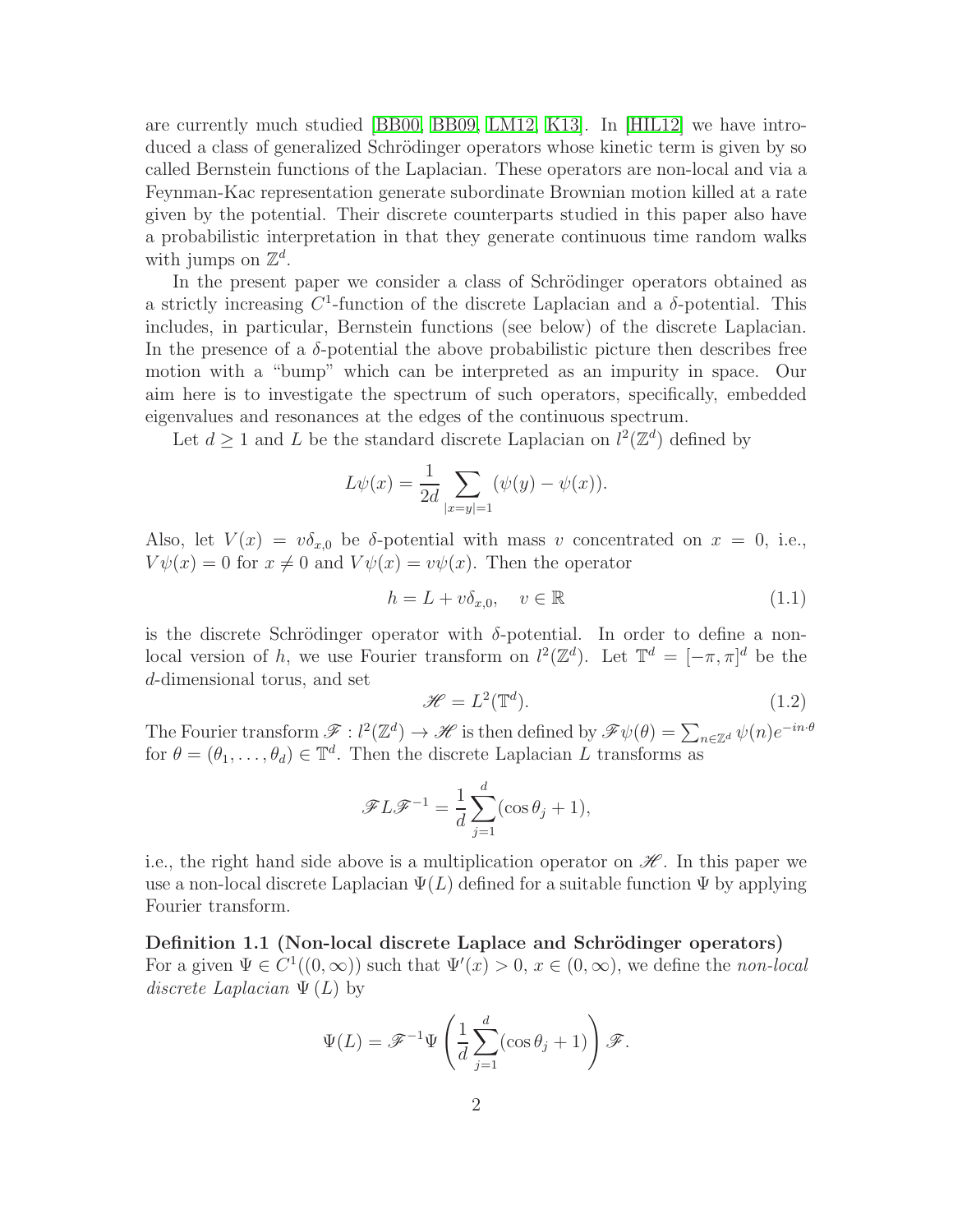Also, we call

<span id="page-2-0"></span>
$$
h = \Psi(L) + v\delta_{x,0}, \quad v \in \mathbb{R}, \tag{1.3}
$$

non-local discrete Schrödinger operator with  $\delta$ -potential.

An example of such a function is  $\Psi(u) = u^{\alpha/2}$ ,  $0 < \alpha < 2$ , which describes a discrete Laplacian of fractional order  $\alpha/2$ . Other specific choices will be given in Example [2.9](#page-7-0) below.

Under Fourier transform [\(1.3\)](#page-2-0) is mapped into

$$
H_v = \mathscr{F}h\mathscr{F}^{-1} = \Psi\left(\frac{1}{d}\sum_{j=1}^d(\cos\theta_j + 1)\right) + v(\Omega, \cdot)_{\mathscr{H}}\Omega,\tag{1.4}
$$

where  $\Omega = (2\pi)^{-d/2} \mathbb{1} \in \mathcal{H}$ .

Since  $\sigma(L) = [0, 2]$  and  $\Psi$  is strictly increasing, it is immediate that  $\sigma(\Psi(L)) =$  $\Psi([0,2]) = [\Psi(0), \Psi(2)]$ . In what follows we consider the spectrum of  $H_v$  instead of h. Note that the map  $\Phi \mapsto v(\Omega, \Phi)\Omega$  is a rank-one operator, and thus the continuous spectrum of the rank-one perturbation  $H_v$  of L is  $[\Psi(0), \Psi(2)]$ , for every  $v \in \mathbb{R}$ .

### 1.2  $\Psi(*)$ -resonances and  $\Psi(*)$ -modes

As it will be seen below, for a sufficiently large value of  $-v > 0$  there exists an eigenvalue  $E_-(v)$  of  $H_v$  strictly smaller than  $\Psi(0)$ . Suppose that  $E_-(v) \uparrow \Psi(0)$  as  $v \uparrow v_0$  with some  $v_0 \neq 0$ . If  $\Psi(0)$  is an eigenvalue of  $H_{v_0}$ , we call the eigenvector associated with  $\Psi(0)$  a  $\Psi(0)$ -mode. If  $\Psi(0)$  is not an eigenvalue of  $H_{v_0}$ , we call it a  $\Psi(0)$ -resonance. Similarly, for a sufficiently large  $v > 0$  it will be seen that there exists an eigenvalue  $E_+(v)$  strictly larger than  $\Psi(2)$ . Suppose that  $E_+(v) \downarrow \Psi(2)$  as  $v \downarrow v_2$  with some  $v_2 \neq 0$ . If  $\Psi(2)$  is an eigenvalue of  $H_{v_2}$ , we call the eigenvector associated with  $\Psi(2)$  a  $\Psi(2)$ -mode, and a  $\Psi(2)$ -resonance whenever  $\Psi(2)$  is not an eigenvalue of  $H_{v_2}$ .

For the discrete Schrödinger operator  $L + V$  these modes and resonances were studied in e.g. [\[HSSS12\]](#page-11-9), in particular, their dependence on the dimension d. For  $d = 1, 2$ , there is no 0-mode, 2-mode, 0-resonance or 2-resonance, for  $d = 3, 4$  there are 0 and 2-resonances, and for  $d \geq 5$  there are 0 and 2-modes. This shows that the eigenvalue behaviour at both edges (0 and 2) is the same (see Table [1\)](#page-3-0). As it will be seen below, for the case of the fractional Laplacian we have the remarkable fact that the edge behaviours are in general different at the two sides (see Table [2\)](#page-3-1). Note that  $\sigma(\sqrt{L}) = [0, \sqrt{2}].$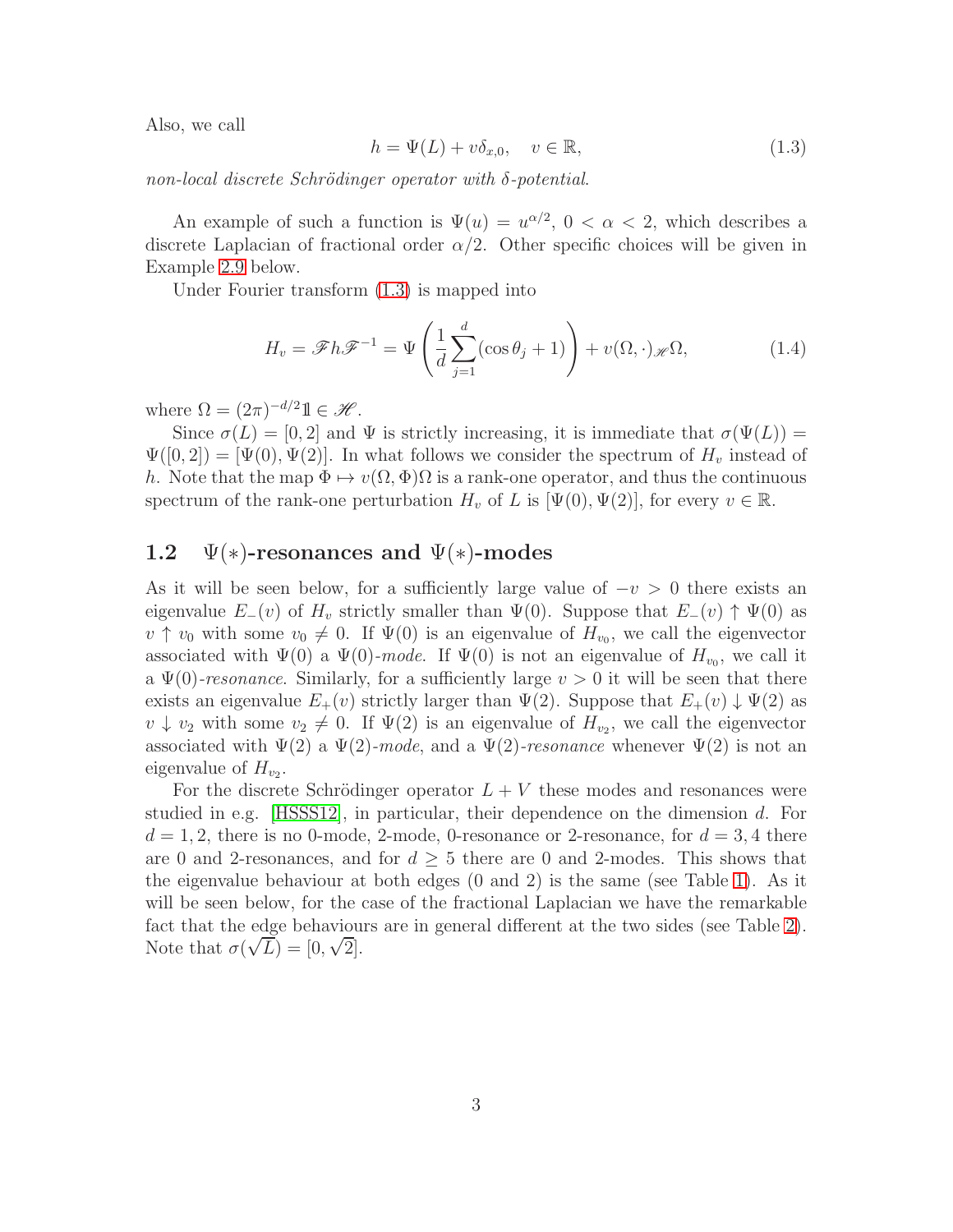|       |     | 2-mode   2-resonance   0-mode   0-resonance |              |              |
|-------|-----|---------------------------------------------|--------------|--------------|
| $d=1$ | no  | no                                          | no           | $\mathbf{n}$ |
| $d=2$ | no  | $\mathbf{n}\mathbf{o}$                      | $\mathbf{n}$ | $\mathbf{n}$ |
| $d=3$ | no  | yes                                         | no           | yes          |
| $d=4$ | no  | yes                                         | no           | yes          |
| d > 5 | yes | no                                          | yes          | $\mathbf{n}$ |

2-mode 2-resonance 0-mode 0-resonance

<span id="page-3-0"></span>Table 1: Modes and resonances of  ${\cal L}+V$ 

|       |                        | $\sqrt{2}$ -mode $\sqrt{2}$ -resonance 0-mode 0-resonance |              |              |
|-------|------------------------|-----------------------------------------------------------|--------------|--------------|
| $d=1$ | $\mathop{\mathrm{no}}$ | $\mathbf{n}$                                              | $\mathbf{n}$ | $\mathbf{n}$ |
| $d=2$ | $\mathop{\mathrm{no}}$ | $\mathbf{n}\mathbf{o}$                                    | $\mathbf{n}$ | yes          |
| $d=3$ | $\mathop{\mathrm{no}}$ | yes                                                       | yes          | $\mathbf{n}$ |
| $d=4$ | $\mathbf{n}\mathbf{o}$ | yes                                                       | yes          | no           |
| d > 5 | ves                    | no                                                        | <b>ves</b>   | no           |

<span id="page-3-1"></span>Table 2: Modes and resonances of  $\sqrt{L} + V$ 

# 2 Eigenvalues

### 2.1 A criterion for determining the eigenvalues

Consider the eigenvalue equation

<span id="page-3-4"></span>
$$
H_v\Phi=E\Phi
$$

or, equivalently,

$$
E\Phi - \Psi\left(\frac{1}{d}\sum_{j=1}^{d}(\cos\theta_j + 1)\right)\Phi = v(\Omega, \Phi)\Omega.
$$
 (2.1)

The following result gives an integral test to spot the eigenvalues of  $H_v$ .

**Lemma 2.1** E is an eigenvalue of  $H_v$  for a given v if and only if

<span id="page-3-2"></span>
$$
\int_{\mathbb{T}^d} \frac{1}{\left(E - \Psi\left(\frac{1}{d}\sum_{j=1}^d (\cos\theta_j + 1)\right)\right)^2} d\theta < \infty \tag{2.2}
$$

and

<span id="page-3-3"></span>
$$
\int_{\mathbb{T}^d} \frac{1}{E - \Psi\left(\frac{1}{d}\sum_{j=1}^d (\cos\theta_j + 1)\right)} d\theta \neq 0.
$$
\n(2.3)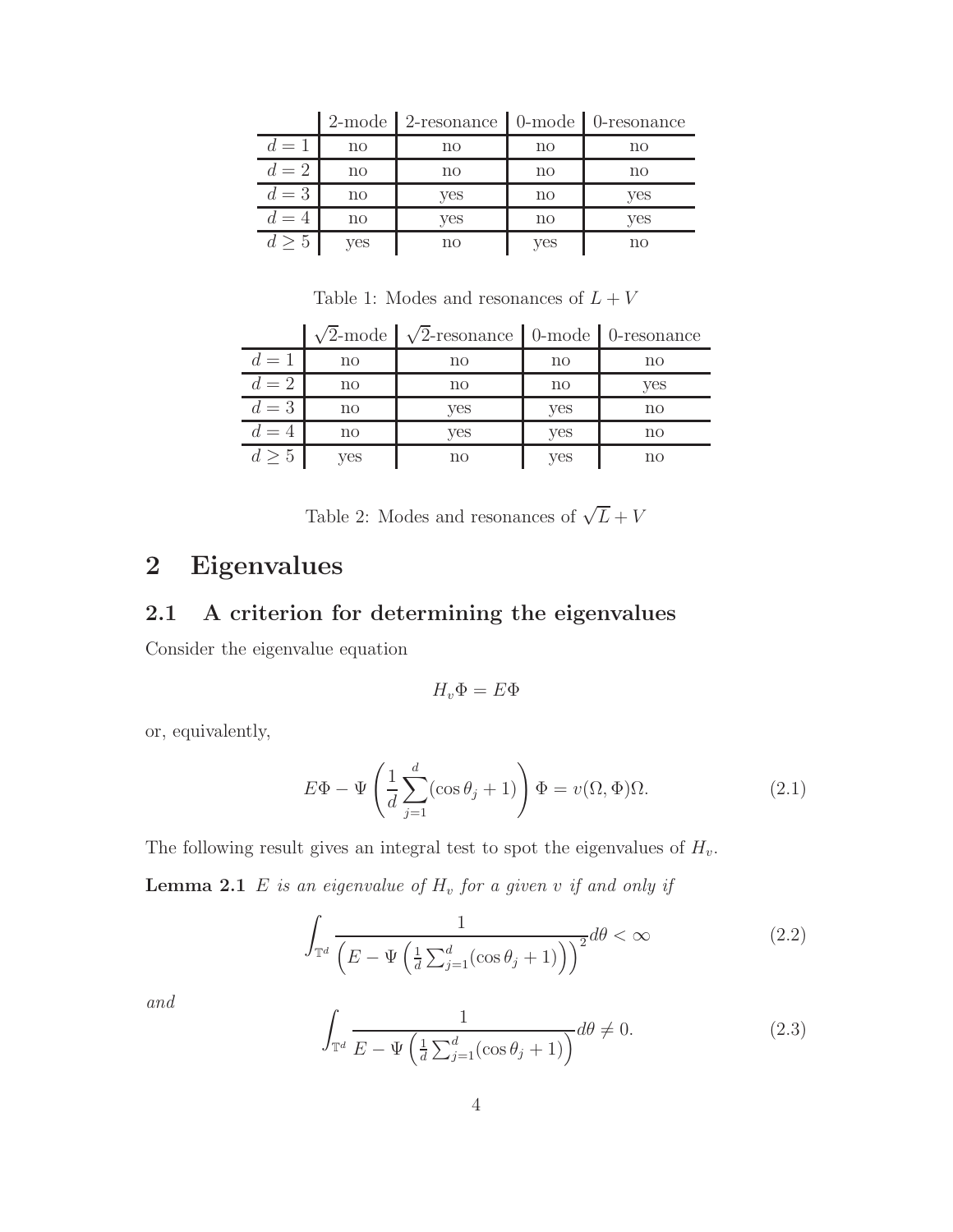Furthermore, if E is an eigenvalue of  $H_v$ , then the coupling constant v satisfies

<span id="page-4-1"></span>
$$
v = (2\pi)^d \left( \int_{\mathbb{T}^d} \frac{1}{E - \Psi\left(\frac{1}{d} \sum_{j=1}^d (\cos \theta_j + 1)\right)} d\theta \right)^{-1}.
$$
 (2.4)

**PROOF.** To show the necessity part, suppose that E is an eigenvalue and  $\Phi$  an associated eigenvector. Assuming  $(\Omega, \Phi) = 0$ , we have  $(\Omega, H_v \Phi) = 0$  and thus  $(H_v\Omega, \Phi) = (1, \Phi) + v\Phi(0) = v\Phi(0) = 0.$  Hence  $H_v\Phi(x) = L\Phi(x) = E\Phi(x)$ , for all  $x \in \mathbb{Z}^d$ . Since L has no point spectrum,  $\Phi = E\Phi$  is a contradiction. This gives

$$
(\Omega, \Phi) \neq 0
$$
 and  $\Phi = \frac{(\Omega, \Phi)}{E - \Psi \left(\frac{1}{d} \sum_{j=1}^{d} (\cos \theta_j + 1)\right)} \in \mathcal{H}.$ 

Thus [\(2.2\)](#page-3-2) follows, and  $(\Omega, \Phi) \neq 0$  implies [\(2.3\)](#page-3-3).

For the sufficiency part, suppose now that  $(2.2)$  and  $(2.3)$  hold. Define the  $L^2(\mathbb{Z}^d)$ -function

$$
\Phi = \frac{cf}{E - \Psi\left(\frac{1}{d}\sum_{j=1}^{d}(\cos\theta_j + 1)\right)}
$$

with a chosen c. It is straightforward to see that  $\Phi$  satisfies  $H_v\Phi = E\Phi$  whenever for  $v$ 

<span id="page-4-0"></span>
$$
v(2\pi)^{-d} \int_{\mathbb{T}^d} \frac{1}{E - \Psi\left(\frac{1}{d} \sum_{j=1}^d (\cos \theta_j + 1)\right)} d\theta = 1
$$
 (2.5)

holds. By  $(2.3)$  it follows that there exists c such that  $(2.5)$  is satisfied, hence E is an eigenvalue of  $H_v$ .

In order to investigate  $\Psi(*)$ -resonances and  $\Psi(*)$ -modes we use Lemma [2.1](#page-3-4) and estimate the two integrals

$$
I(E) = \int_{\mathbb{T}^d} \frac{1}{|E - \Psi\left(\frac{1}{d}\sum_{j=1}^d (\cos\theta_j + 1)\right)|^2} d\theta,\tag{2.6}
$$

$$
J(E) = \int_{\mathbb{T}^d} \frac{1}{E - \Psi\left(\frac{1}{d}\sum_{j=1}^d (\cos\theta_j + 1)\right)} d\theta \tag{2.7}
$$

at the two ends  $E = \Psi(*)$  of the interval  $[\Psi(0), \Psi(2)].$ 

#### 2.2 The location of eigenvalues

**Lemma 2.2** Let  $E \in \mathbb{R} \setminus [\Psi(0), \Psi(2)]$ . Then there exists  $v \neq 0$  such that E is an eigenvalue of  $H_v$ .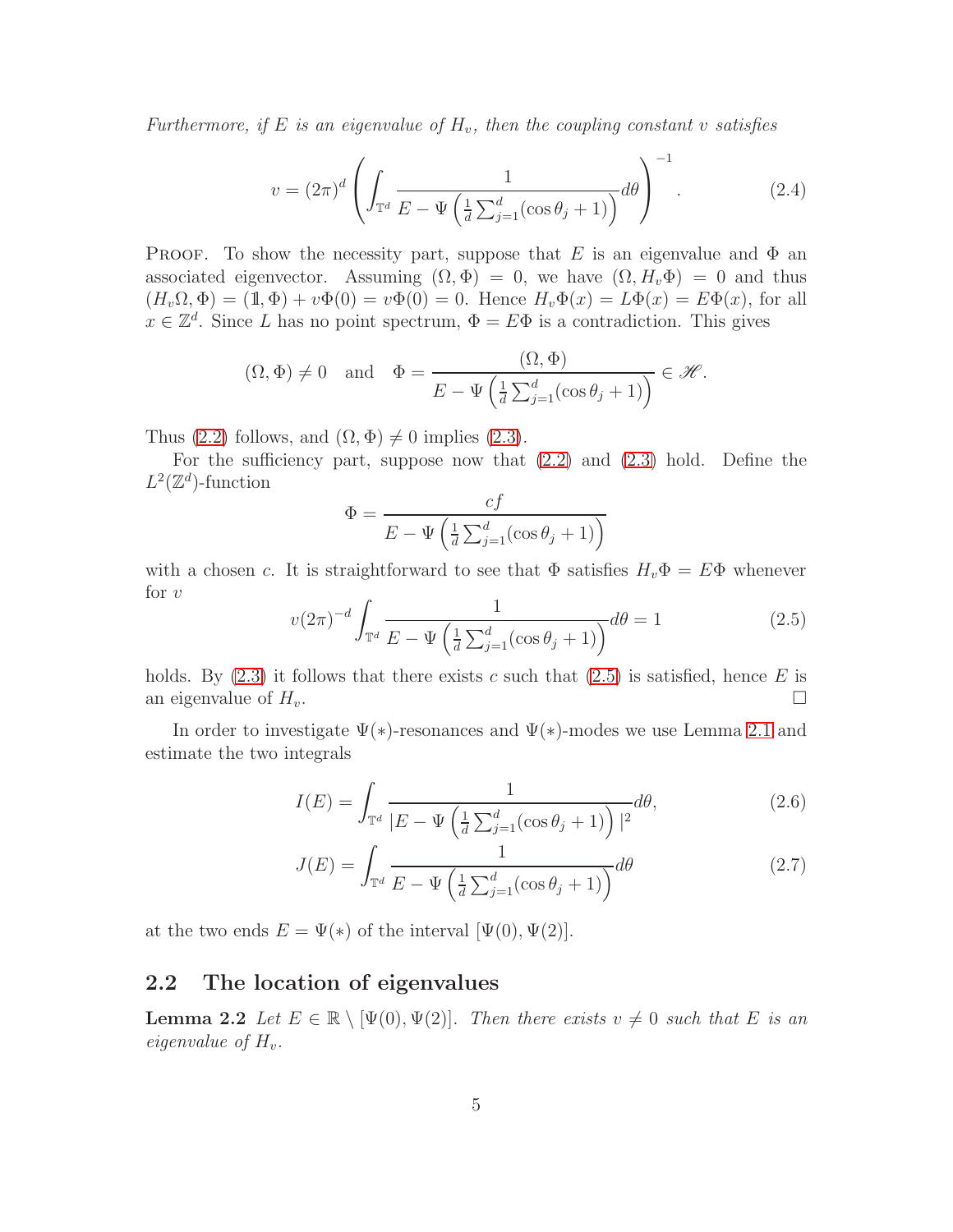PROOF. In this case it is easily seen that  $I(E) < \infty$  and  $J(E) \neq 0$ . Then E is an eigenvalue and v is given by (2.4). eigenvalue and  $v$  is given by  $(2.4)$ .

**Lemma 2.3** We have  $\sigma(H_v) \cap (\Psi(0), \Psi(2)) = \emptyset$ , for every  $v \neq 0$ .

PROOF. Due to monotonicity of  $\Psi$ , there is a unique  $x \in (0, 2)$  such that  $\Psi(E) =$  $\Psi(x)$ . Thus

$$
\left| E - \Psi \left( \frac{1}{d} \sum_{j=1}^d (\cos \theta_j + 1) \right) \right| \le C \left| \frac{1}{d} \sum_{j=1}^d (\cos \theta_j + 1 - x) \right|
$$

with some  $C > 0$ . Hence

$$
I(E) \ge \int_{\mathbb{T}^d} \frac{1}{|C\frac{1}{d}\sum_{j=1}^d (\cos\theta_j + 1 - x)|^2} d\theta.
$$

It is directly seen that the right hand side diverges, and thus the lemma follows.  $\Box$ 

Next consider the cases  $E = \Psi(2)$  and  $E = \Psi(0)$ . For a systematic discussion of the eigenvalue behaviour of  $H_v$  we introduce the following concept.

**Definition 2.4** We say that  $\Psi$  is of  $(a, b)$ -type whenever

$$
\lim_{x \to 0+} \frac{\Psi(x) - \Psi(0)}{x^a} \neq 0,
$$
\n(2.8)

$$
\lim_{x \to 0} \frac{\Psi(2) - \Psi(2 - x)}{x^b} \neq 0.
$$
\n(2.9)

**Lemma 2.5** Let  $\Psi$  be of  $(a, b)$ -type. Then we have the following behaviour.

- (1)  $J(E) \neq 0$  for both  $E = \Psi(0)$  and  $E = \Psi(2)$ .
- (2) For  $E = \Psi(2)$  we have that  $I(E) < \infty$  if and only if  $d \geq 1+4a$ , and  $J(E) < \infty$ if and only if  $d \geq 1 + 2a$ .
- (3) For  $E = \Psi(0)$  we have that  $I(E) < \infty$  if and only if  $d \geq 1+4b$ , and  $J(E) < \infty$ if and only if  $d \geq 1 + 2b$ .
- PROOF. Since  $\Psi$  is strictly increasing, the first statement follows directly. Let  $\Psi$  be of  $(a, b)$ -type. Then we have at  $\theta \approx (0, \ldots, 0),$

$$
\Psi(2) - \Psi\left(\frac{1}{d}\sum_{j=1}^{d}(\cos\theta_j + 1)\right) \approx \left(\frac{1}{2d}\sum_{j=1}^{n}\theta_j^2\right)^a
$$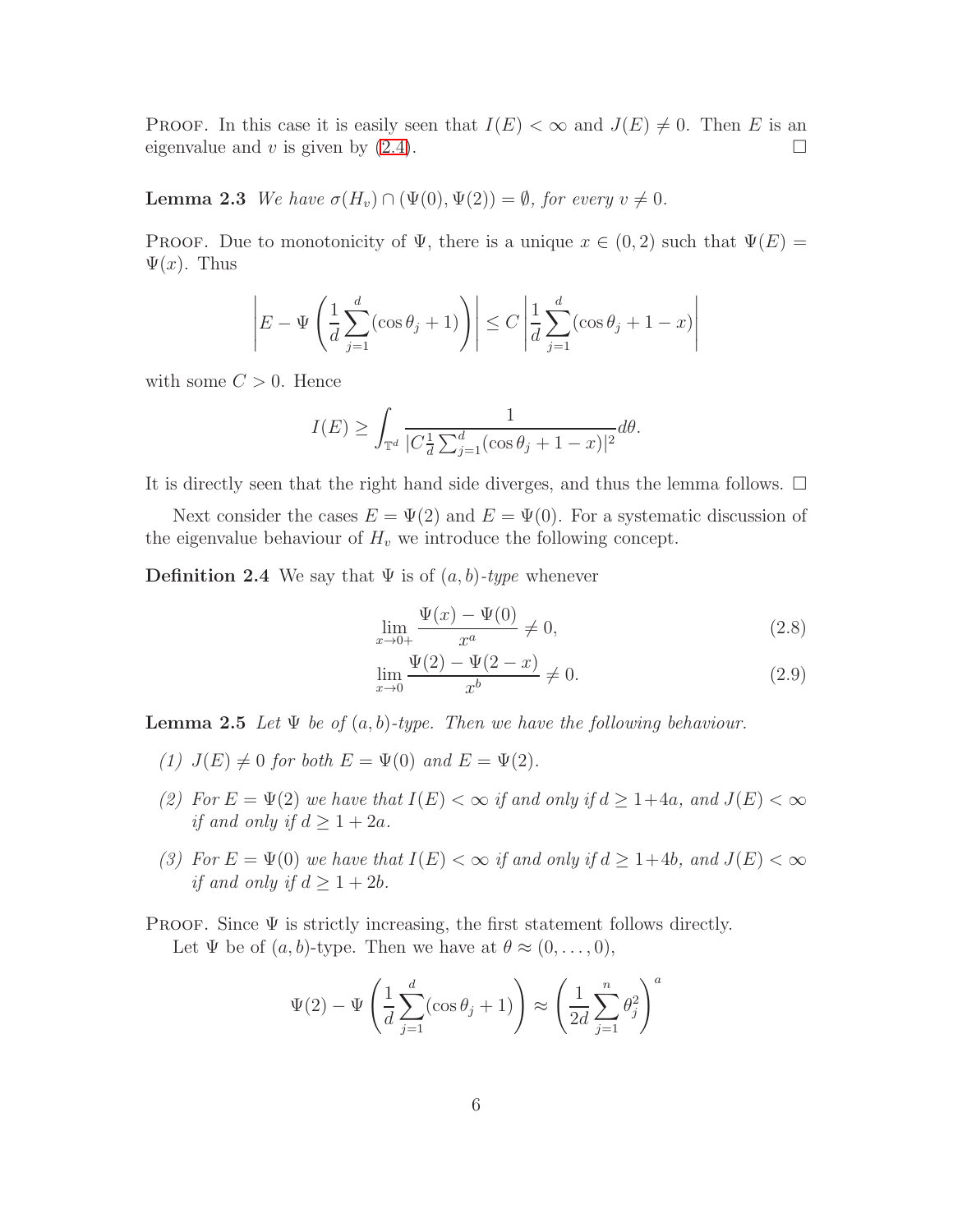and at  $\theta \approx (\pi, \ldots, \pi),$ 

$$
\Psi\left(\frac{1}{d}\sum_{j=1}^d(\cos\theta_j+1)\right)-\Psi(0)\approx\left(\frac{1}{2d}\sum_{j=1}^n(\theta_j-\pi)^2\right)^b.
$$

Hence

$$
I(\Psi(2)) \approx \int_{\mathbb{T}^d} \frac{1}{\left(\sum_{j=1}^n \theta_j^2\right)^{2a}} d\theta \approx \int_0^1 \frac{r^{d-1}}{r^{4a}} dr,
$$

and similarly

$$
J(\Psi(2)) \approx \int_{\mathbb{T}^d} \frac{1}{(\sum_{j=1}^n \theta_j^2)^b} d\theta \approx \int_0^1 \frac{r^{d-1}}{r^{2b}} dr.
$$

Thus the lemma follows for  $E = \Psi(2)$ . For the case of  $E = \Psi(0)$  the proof is similar.  $\Box$ 

From these lemmas we can derive the spectral edge behaviour of  $H_v$ . The next theorem is the main result in this paper.

**Theorem 2.6** Assume that  $\Psi$  is of  $(a, b)$ -type. Let

$$
v_2 = (2\pi)^d \left( \int_{\mathbb{T}^d} \frac{1}{\Psi(2) - \Psi\left(\frac{1}{d} \sum_{j=1}^d (\cos \theta_j + 1)\right)} d\theta \right)^{-1} > 0, \quad (2.10)
$$

$$
v_0 = (2\pi)^d \left( \int_{\mathbb{T}^d} \frac{1}{\Psi(0) - \Psi\left(\frac{1}{d} \sum_{j=1}^d (\cos \theta_j + 1)\right)} d\theta \right)^{-1} < 0. \tag{2.11}
$$

The spectral edge behaviour of  $H_v$  is as follows.

- (1) Suppose that  $v > 0$ . Then the following cases occur:
	- (i) Let  $d < 1 + 2b$ . Then for all  $v > 0$  there exists an eigenvalue  $E > \Psi(2)$ .
	- (ii) Let  $1 + 2b \leq d < 1 + 4b$ . Then for  $v > v_2$  there exists an eigenvalue  $E > \Psi(2)$ , while for  $v \leq v_2$  there is no eigenvalue.
	- (iii) Let  $1 + 4b \leq d$ . Then for  $v > v_2$  there exists an eigenvalue  $E > \Psi(2)$ , for  $v = v_2$  the value  $E = \Psi(2)$  is an eigenvalue, while  $v < v_2$  there is no eigenvalue.
- (2) Suppose that  $v < 0$ . Then the following cases occur:

(i) Let 
$$
d < 1 + 2a
$$
. Then for all  $v < 0$  there exists an eigenvalue  $E < \Psi(0)$ .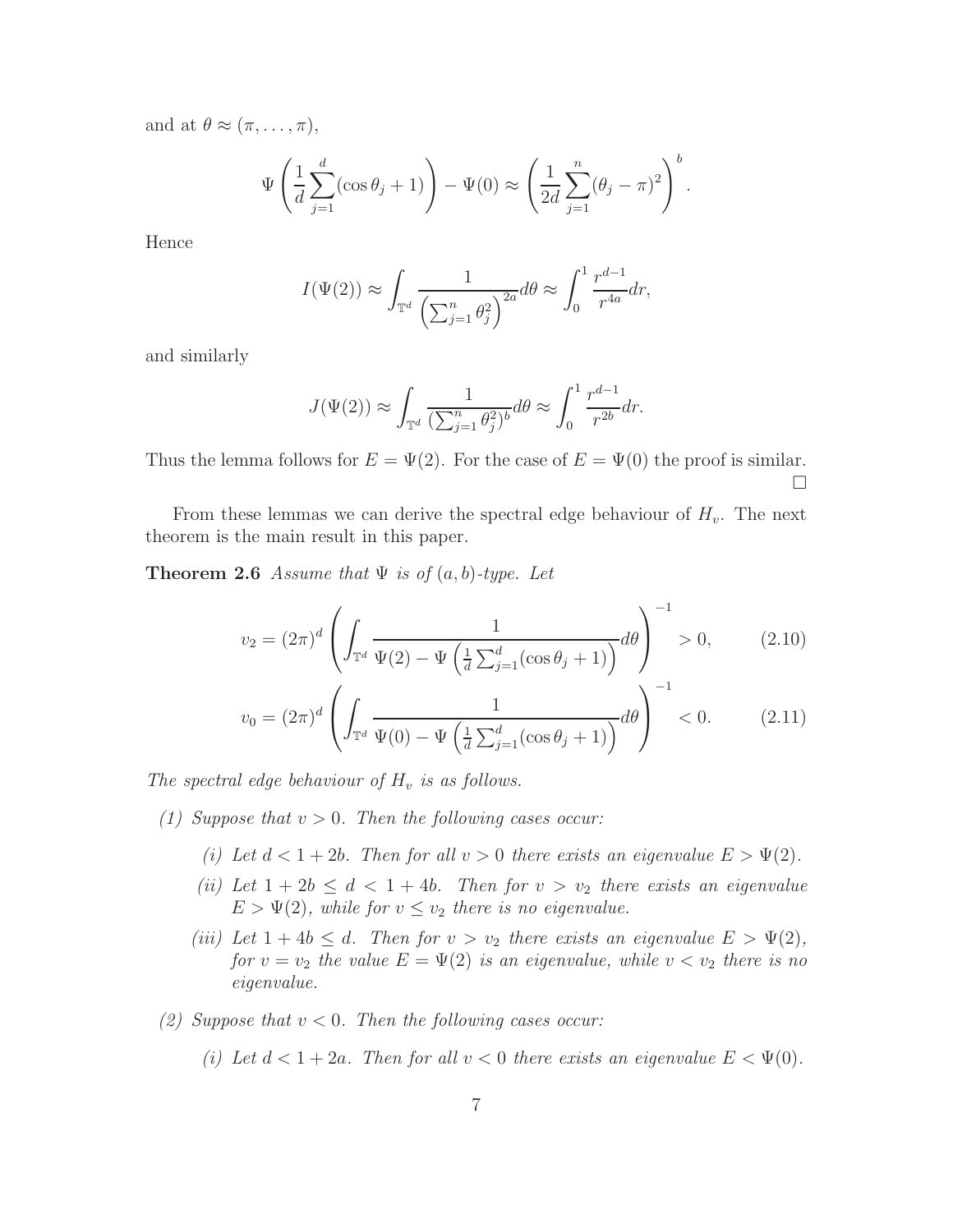- (ii) Let  $1 + 2a \leq d < 1 + 4a$ . Then for  $v < v_0$  there exists an eigenvalue  $E < \Psi(0)$ , while for  $v \ge v_0$  there is no eigenvalue.
- (iii) Let  $1+4a \leq d$ . Then for  $v < v_0$  there exists an eigenvalue  $E < \Psi(0)$ , for  $v = v_0$  the value  $E = \Psi(0)$  is an eigenvalue, while for  $v > v_0$  there is no eigenvalue.

**PROOF.** Consider the case  $v > 0$  and let  $d < 1+2b$ . Then for all  $E > \Psi(2)$  we have  $I(E) < \infty$  and  $J(E) \neq 0$ . Thus there exists v such that E is an eigenvalue of  $H_v$ .

Let  $1 + 2b \leq d < 1 + 4b$ . Then for all  $E > \Psi(2)$  we have that  $I(E) < \infty$  and  $J(E) \neq 0$ . Thus E is an eigenvalue of  $H_v$ . Since  $J(E) < \infty$ , it follows that  $E \downarrow \Psi(2)$ as  $v \downarrow v_2 > 0$ . However,  $E = \Psi(2)$  is not an eigenvalue since  $I(E) = \infty$ .

Let  $d \geq 1 + 4b$ . Then for all  $E > \Psi(2)$  we have  $I(E) < \infty$  and  $J(E) \neq 0$ . Thus E is an eigenvalue of  $H_v$ . Since  $J(E) < \infty$ , we obtain  $E \downarrow \Psi(2)$  as  $v \downarrow v_2 > 0$ . Since  $I(E) < \infty$ , we have that  $E = \Psi(2)$  is also an eigenvalue. The cases for  $v < 0$  can be dealt with similarly.

 $\Box$ 

**Remark 2.7** Note that in general  $-v_0 \neq v_2$ .

**Remark 2.8** From the above it is seen that the spectral edge behaviour of  $H_v$ depends on the dimension  $d$  as well as on the parameters  $a$  and  $b$ , and the result is different according to which edge is considered. For a summary see the tables below.

| v > 0                |                        | $d < 1 + 2b$ $1 + 2b \le d < 1 + 4b$ $1 + 4b \le d$     |     |
|----------------------|------------------------|---------------------------------------------------------|-----|
| $\Psi(2)$ -mode      | no                     | no                                                      | yes |
| $\Psi(2)$ -resonance | $\mathbf{n}$           | yes                                                     | no  |
|                      |                        |                                                         |     |
| v<0                  |                        | $d < 1 + 2a$   $1 + 2a \le d < 1 + 4a$   $1 + 4a \le d$ |     |
| $\Psi(0)$ -mode      | $\mathop{\mathrm{no}}$ | no                                                      | yes |
| $\Psi(0)$ -resonance | $\mathop{\mathrm{no}}$ | yes                                                     | no  |

<span id="page-7-0"></span>Table 3:  $\Psi(0)$  and  $\Psi(2)$ -modes and resonances

It is worthwhile to see the implications more closely for some specific choices of function  $\Psi$ .

#### Example 2.9

(1) Discrete Schrödinger operator: Let  $\Psi(u) = u$ . Then  $\Psi$  is of  $(1, 1)$ -type and  $H_v = L + V$ . See Table [1.](#page-3-0)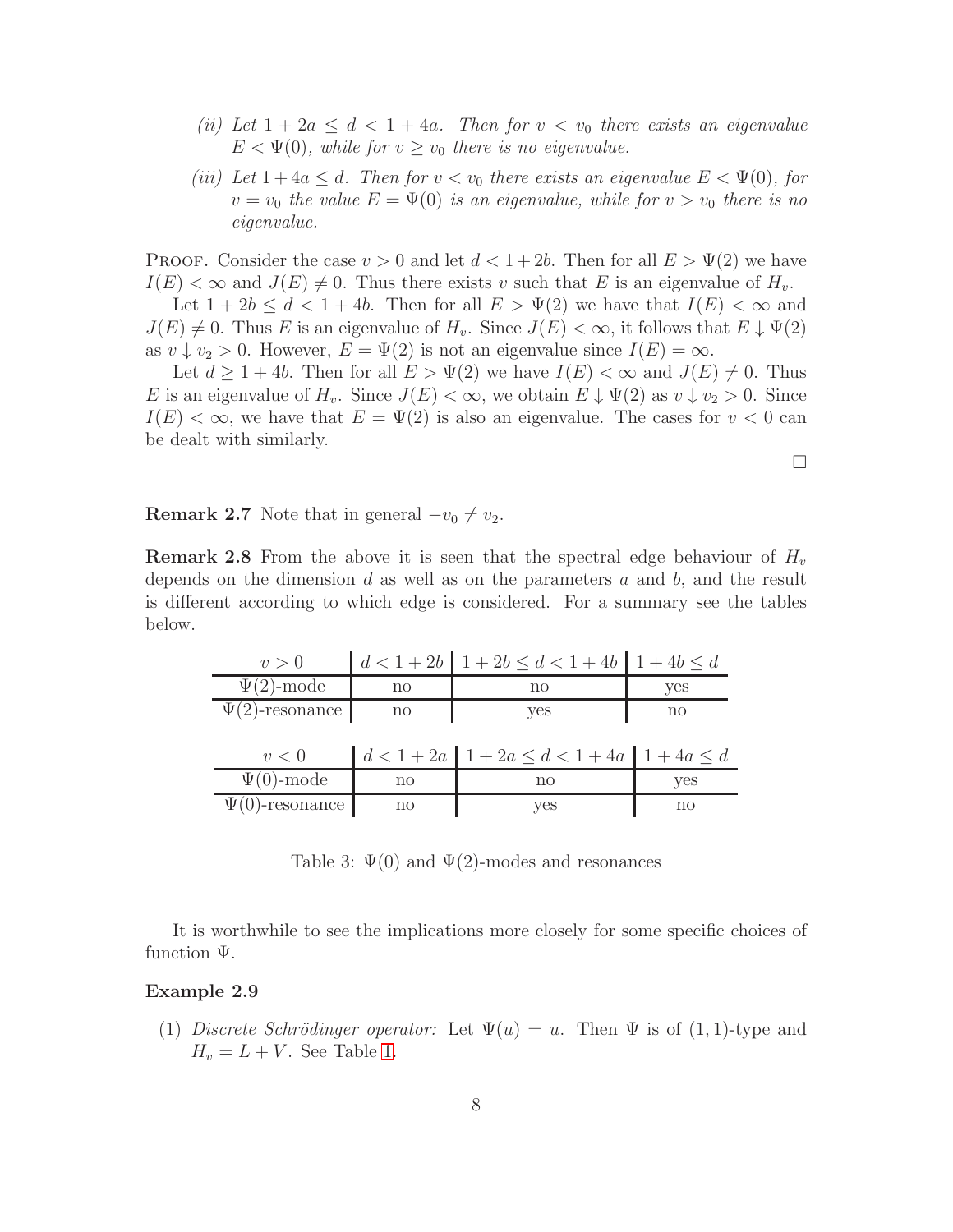- (2) Fractional discrete Schrödinger operator: Let  $\Psi(u) = u^{\alpha/2}$  for  $0 < \alpha < 2$ . Then  $\Psi$  is of  $(\alpha/2, 1)$ -type and  $H_v = L^{\alpha/2} + V$ .
- (3) Relativistic fractional discrete Schrödinger operator: Let  $\Psi(u) = (u+m^{2/\alpha})^{\alpha/2}$ m for  $0 < \alpha < 2$  and  $m > 0$ . Then  $\Psi$  is of  $(1, 1)$ -type.
- (4) Discrete jump-diffusion operator: Let  $\Psi(u) = u + bu^{\alpha/2}$  with  $0 < \alpha < 2$ . Then  $\Psi$  is of  $(\alpha/2, 1)$ -type.
- (5) Rotationally symmetric geometric discrete  $\alpha$ -stable operator: Let  $\Psi(u)$  =  $log(1 + u^{\alpha/2})$  for  $0 < \alpha < 2$ . Then  $\Psi$  is of  $(\alpha/2, 1)$ -type.
- (6) Higher order discrete Laplacian: Let  $\Psi(u) = u^{\beta}$  for  $\beta > 1$ . Then  $\Psi$  is of  $(\beta, 1)$ -type.
- (7) Bernstein functions of the discrete Laplacian: Let  $\Psi$  be a Bernstein function with vanishing right limits, i.e.,  $\Psi : \mathbb{R}^+ \to \mathbb{R}^+$  which can be represented in the form  $\Psi(u) = bu + \int_{-\infty}^{\infty}$  $(1 - e^{-uy})\nu(dy)$ , where  $b \ge 0$  and  $\nu$  is a Lévy measure with mass on  $(0, \infty)$  satisfying  $\int_0^\infty (1 \wedge y) \nu(dy) < \infty$ . Then it follows that  $\Psi'(2) = b + \int^{\infty}$  $\overline{0}$  $ye^{-2y}\nu(dy) \neq 0$ . Furthermore, since  $\Psi$  is concave, we have  $a = \alpha/2$  with some  $\alpha \geq 2$ . Hence  $\Psi$  is of  $(\alpha/2, 1)$ -type with some  $0 \leq \alpha \leq 2$ . Note that the first five examples above are specific cases of Bernstein functions.

### 3 A classification of spectral edge behaviour

The functions  $\Psi$  of the discrete Laplacian can be classified according to the behaviour of the eigenvalues at the two ends of the interval  $[\Psi(0), \Psi(2)]$ .

**Definition 3.1** We call  $\Psi$  normal type if  $\Psi$  is (1, 1)-type, and fractional type if  $\Psi$ is  $(\alpha/2, 1)$ -type with  $0 < \alpha < 2$ .

The two types show qualitatively different behaviour and we discuss them separately.

#### 3.1 Normal type

Let  $\Psi$  be of normal type. In this case the spectral edge behaviour is the same as that of the discrete Schrödinger operator  $L + V$ . The following result has been obtained in [\[HSSS12\]](#page-11-9).

**Proposition 3.2** Let  $\Psi$  be normal type. We have the following cases.

(1) Let  $d = 1$  or 2. For every  $v > 0$  there exists an eigenvalue  $E > \Psi(2)$ , and for every  $v < 0$  an eigenvalue  $E < \Psi(0)$ .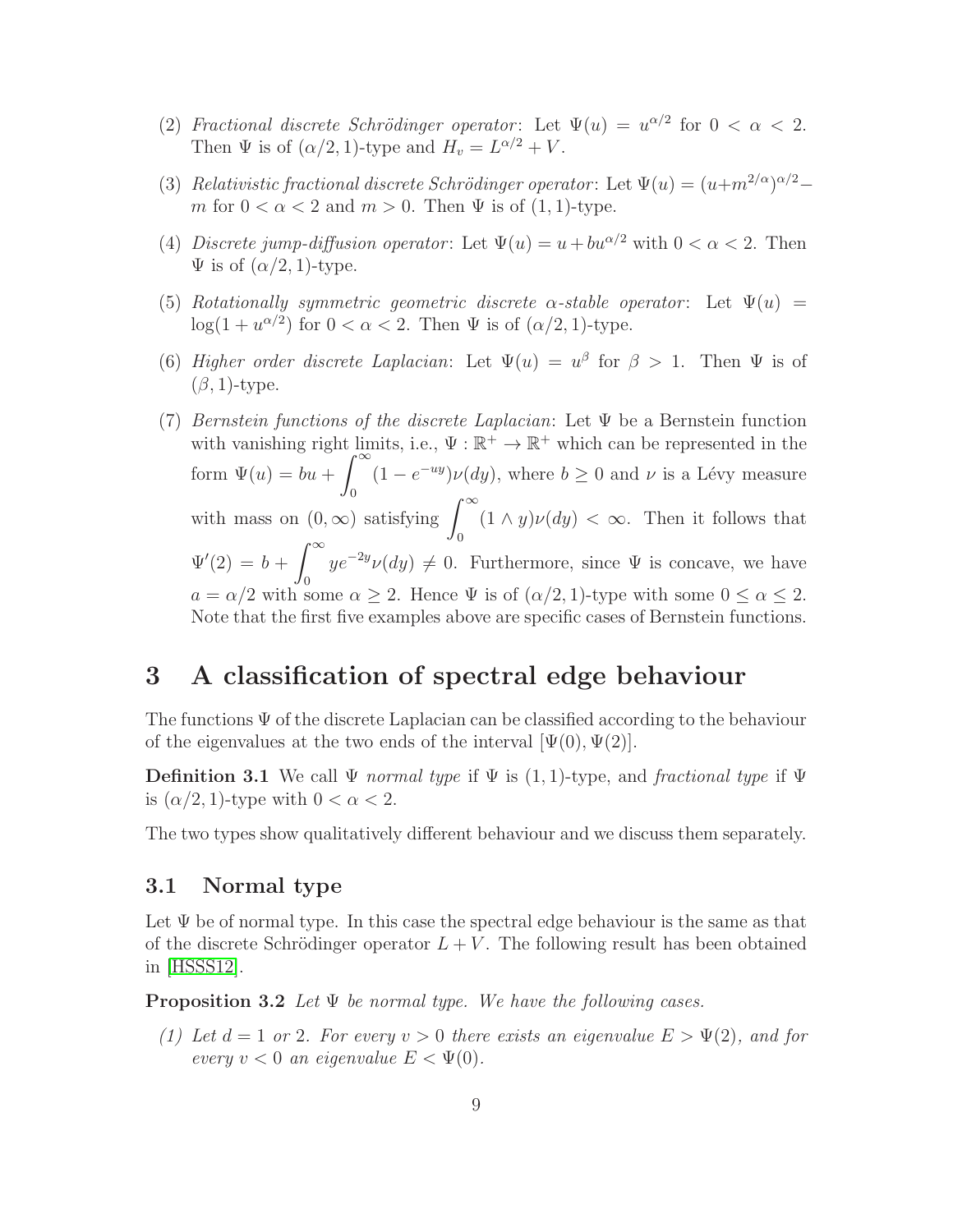- (2) Let  $d = 3$  or 4. If  $v > 0$ , then there exists  $v_2 > 0$  such that for all  $v > v_2$  an eigenvalue  $E > \Psi(2)$  exists, and for  $v \leq v_2$  no eigenvalue exists. If  $v < 0$ , then there exists  $v_0 < 0$  such that for all  $v < v_0$  an eigenvalue  $E < \Psi(0)$  exists, and for  $v < v_0$  no eigenvalue exists.
- (3) Let  $d \geq 5$ . If  $v > 0$ , then there exists  $v_2 > 0$  such that for all  $v > v_2$  and eigenvalue  $E > \Psi(2)$  exists, for  $v = v_2$  the value  $E = \Psi(2)$  is an eigenvalue, and for  $v < v_2$  no eigenvalue exists. If  $v < 0$ , then there exists  $v_0 < 0$  such that for all  $v < v_0$  an eigenvalue  $E < \Psi(0)$  exists, for  $v = v_0$  the value  $E = \Psi(0)$ is an eigenvalue, and for  $v > v_0$  no eigenvalue exists.

Thus the spectral edge behaviour for positive and negative  $v$  is qualitatively the same, and the details only depend on the dimension d.

#### 3.2 Fractional type

In the fractional type case we have the following spectral edge behaviour.

**Theorem 3.3** Let  $\Psi$  be of fractional type. The following cases occur.

- (1) If  $v > 0$ , then the spectral edge behaviour is the same as for normal type  $\Psi$ with  $v > 0$ .
- (2) If  $v < 0$ , then we have the following cases:
	- (i) Let  $d < 1 + \alpha$ . Then for every  $v < 0$  there exists an eigenvalue  $E < 0$ .
	- (ii) Let  $1 + \alpha \leq d < 1 + 2\alpha$ . There exists  $v_0 < 0$  such that for all  $v < v_0$  an eigenvalue  $E < 0$  exists, while for  $v \le v_0$  no eigenvalue exists.
	- (iii) Let  $d \geq 1+2\alpha$ . There exists  $v_0 < 0$  such that for all  $v < v_0$  an eigenvalue  $E < 0$  exists, for  $v = v_0$  the value  $E = 0$  is an eigenvalue, and for  $v > v_0$ no eigenvalue exists.

In the fractional case it is seen that the edge behaviour for positive and negative  $v$ are in general different from each other, in contrast with the normal type case.

#### 3.2.1 The case of  $\alpha = 1$

For  $\alpha = 1$  the spectral edge behaviour of  $H_v = \sqrt{L} + V$  is displayed for dimensions  $d = 1, ..., 4$  and  $d \geq 5$  in Table [2.](#page-3-1) For dimensions  $d = 2, 3, 4$  the edge behaviours at 0 and  $\sqrt{2}$  are again different. We have displayed the specific situations in Figures 1-4 below, where  $\oplus$  denotes a resonance, • an eigenvalue, and  $\times$  denotes a value which is not an eigenvalue.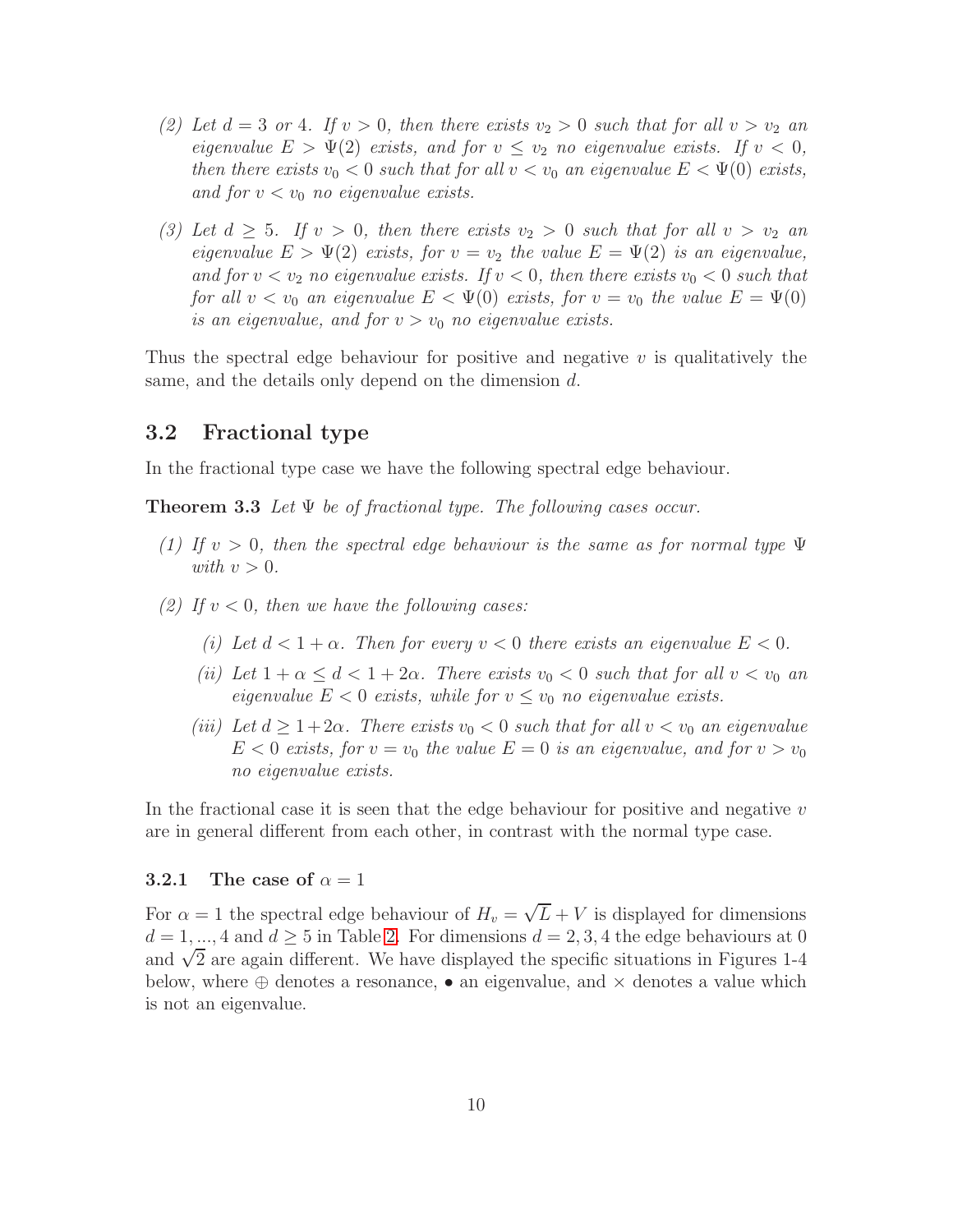

#### 3.2.2 Massless and massive cases

Consider the Bernstein function  $\Psi(u) = \sqrt{u + m^2} - m$  with  $m \geq 0$ . This allows to define the relativistic discrete Schrödinger operator  $\sqrt{L+m^2} - m + V$ . Then it follows that  $\Psi(u)$  is (1, 1)-type for  $m > 0$ , and (1/2, 1)-type for  $m = 0$ . In particular, the edge behaviours of  $\sqrt{L} + V$  and  $\sqrt{L+m^2} - m + V$  are different. More generally, consider the Bernstein function  $\Psi(u) = (u + m^{2/\alpha})^{\alpha/2} - m$ , with  $0 < \alpha < 2$  and  $m \geq 0$ . This defines the relativistic rotationally symmetric  $\alpha$ -stable operator  $(L+m^{2/\alpha})^{\alpha/2}-m$ . We conclude that  $\Psi(u)$  is of  $(1,1)$ -type for  $m>0$  but of  $(\alpha/2, 1)$ -type for  $m = 0$ . Thus the edge behaviours of  $(L + m^{2/\alpha})^{\alpha/2} - m + V$  and  $(L)^{\alpha/2} + V$  are different.

Acknowledgments. FH is financially supported by Grant-in-Aid for Science Research (B) 20340032 from JSPS. JL thanks Institut Mittag-Leffler, Stockholm, for the opportunity to organise the research-in-peace workshop "Lieb-Thirring-type bounds for a class of Feller processes perturbed by a potential" during the period 25 July – 9 August 2013. JL also thanks London Mathematical Society for a travel grant to this workshop. FH thanks the invitation to this workshop, and we both express our gratitude to IML for the kind hospitality and inspiring work environment, where most of this paper has been prepared.